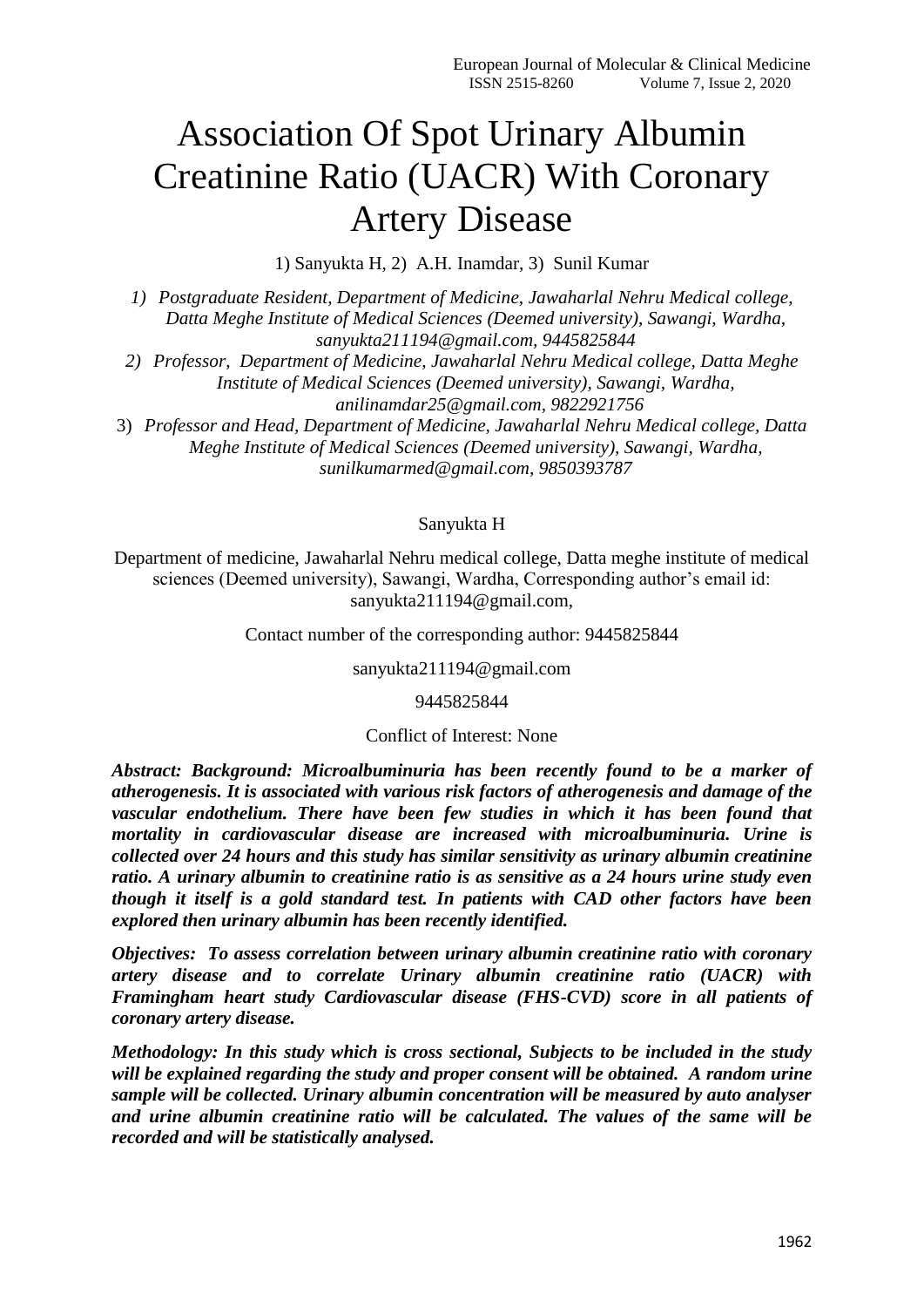*Expected Result: As per previous studies in Turkish population, we are expecting result suggestive of positive relationship between UACR with coronary artery disease. Keywords: urine albumin to creatinine ratio, Coronary artery disease, ECG, Coronary angiography.*

#### **Introduction/Background:**

Males, increasing life expectancy, comorbidities such as HTN, DM type II, dyslipidaemia and smokers forms independent factors of Coronary Artery Disease , but the variation in cardiovascular diseases morbidity has not been completely explained (1). There are several factors which were explored to find patients who are prone to developing coronary artery disease. In such urinary albumin has been found to be a new risk factor.

Microalbuminuria is an atherogenesis marker, since there is relation between factors of atherosclerosis and damage in systemic vessels in endothelial lining(2). In different populations there is an increasing number of studies and reports suggestive that morbidity in heart patients with Diabetes mellitus, Hypertension and in common people is related with microalbuminuria inspite of having traditional risk factors (3).

Urine collected over 24 hours is as much similar as UACR. Even though for detecting of microalbuminuria the gold standard is 24 hour urine, urinary albumin to creatinine ratio is sensitive The increase in urine albumin excretion in diabetic patients is usually attributed to renal vascular damage; however, it is thought to be related to inflammation, increased glomerular permeability in renal vascular system, heart failure due to MI and increased aldosterone release (4). In hypertensives, microvascular damage takes place in the kidneys, and albuminuria is a product of this damage. Nevertheless, in the CAD patients without comorbid diseases, the reason for the albuminuria is not clear. Albuminuria is thought to be an indicator of glomerular endothelial dysfunction and of macromolecular hyper-permeability (5). This hyper- permeability includes trans-vascular lipoprotein leakage, and may cause an accumulation of lipid molecules under the endothelium in the arterial cell wall. Increased endothelial permeability and endothelial dysfunction are the main pathologic changes in atherosclerosis. In patients with CAD other factors have been explored, urinary albumin has been recently identified (6-10). The aim in this study is to assess correlation between UACR and documented coronary artery disease.

**Objectives:** To assess correlation between urinary albumin creatinine ratio with coronary artery disease and to correlate Urinary albumin creatinine ratio (UACR) with Framingham heart study Cardiovascular disease (FHS-CVD) score in all patients of coronary artery disease.

## **Methods:**

This cross-sectional study, will be conducted in Medicine department, Jawaharlal Nehru medical college at central India after ethical clearance from ethical committee, from October 2019 to June 2021. Subjects to be included in study will be explained regarding the study and proper consent will be obtained. Exclusion criteria for this study is patients with hematuria, traumatic diseases, Congestive heart failure, Chronic renal disease, Macroalbuminuria (albuminuria above 300 mg/day). Patients who will be admitted in medicine department will get an ECG done. Blood samples for tests like CKMB and Troponin I will be sent. Coronary angiography will be performed by sending the patients to cardiology department. Patients in whom coronary artery disease is found, a random urine sample will be collected. Using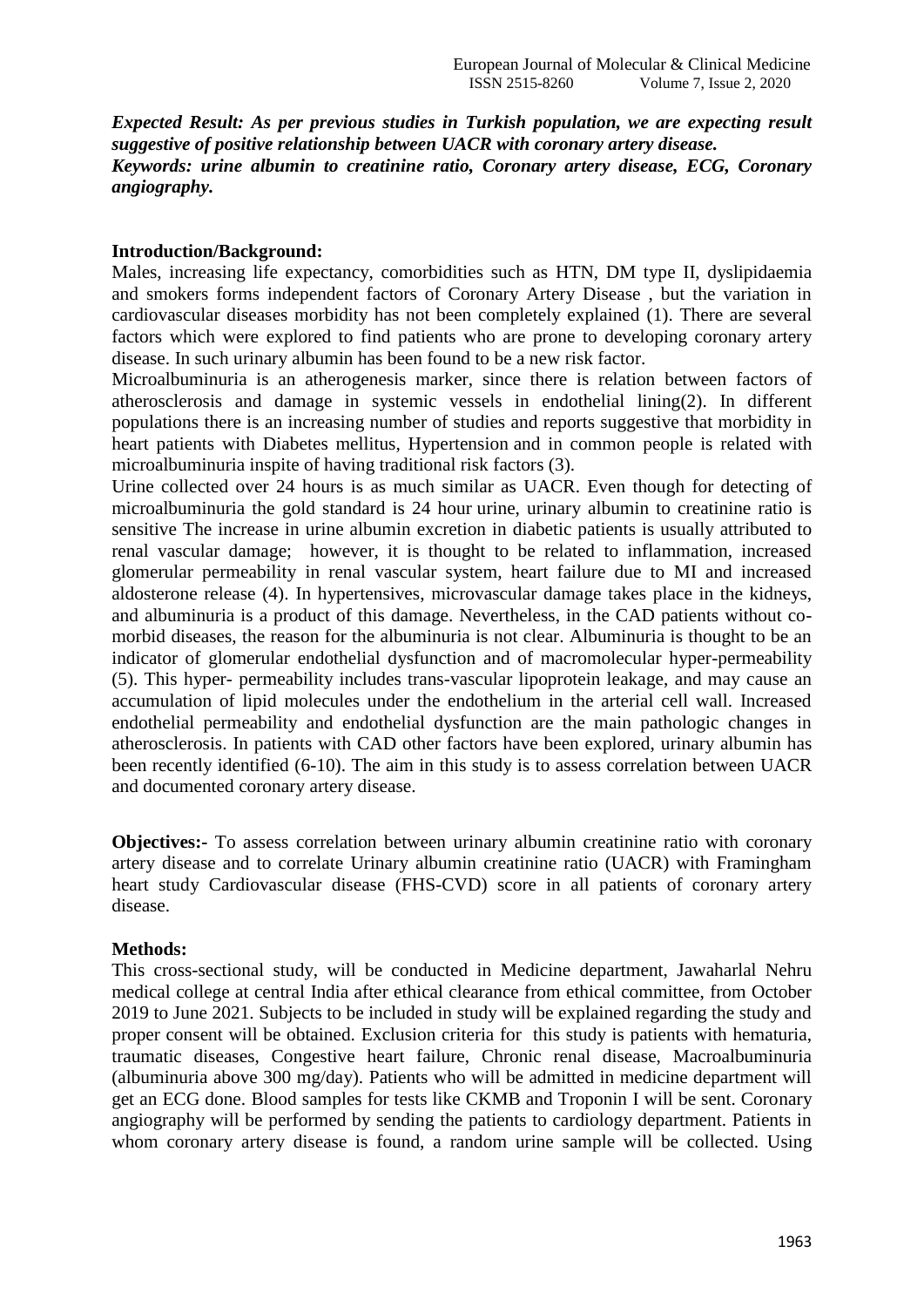Beckman coulter by auto analyser albumin concentration will be measured. Urine albumin creatinine ratio will be calculated as mg/g creatinine.

#### **Data source/ measurement:**

A random urine sample will be collected. Concentration of urine albumin is measured by a Beckman Coulter AU 2700 auto-analyzer, using the turbimetric method. Urine albumin creatinine ratio is calculated. Normoalbuminuria will be defined as albumin levels less than 30mg/g of creatinine and microalbuminuria will be defined as patients with albumin levels 30  $-300$  mg/g.

CAG will be done by the cardiologist in department of cardiology through right femoral/right radial artery. Reports of the coronary angiography will be collected. The number of vessels involved will be noted. For further need of primary coronary intervention or coronary artery bypass grafting SYNTAX score shall be used. Patients to be include under coronary artery disease are those with more than 505 stenosis or more than one major coronary artery involved.

## **Expected outcome/ results:**

By conducting this study we will be gaining knowledge about the correlation between coronary artery disease and urinary albumin to creatinine ratio which will help to predict outcome. There was a positive correlation between UACR and CAD in Turkish population.

**Discussion:** Previous few studies were performed focussing on association between UACR and CAD. No study has been conducted yet to find the relationship between UACR and CAD in Indian population. Study done by Ulas Bildiric et al in turkey showed that UACR is associated with CAD. It also showed that UACR is a more valuable and reliable marker in CAD (6). Limited studies are available related to this topic and so this study intends to find out whether there is an association between UACR and documented CAD. Articles on different aspects of this study were reviewed (11-15). Goodman et al assessed the effects of Alirocumab on cardiovascular events after coronary bypass surgery(16). Jukema et al evaluated Alirocumab in patients with polyvascular disease and recent acute coronary syndrome odyssey outcomes trial (17). Effect of Alirocumab in various coronary artery conditions were assessed by Roe et al (18), Steg et al (19) and Bittner et al(20,21).

## **References:**

- [1] Schwartz, G. G., P. G. Steg, M. Szarek, D. L. Bhatt, V. A. Bittner, R. Diaz, J. M. Edelberg, et al. "Alirocumab and Cardiovascular Outcomes after Acute Coronary Syndrome." *NEW ENGLAND JOURNAL OF MEDICINE 379* no. 22 (November 29,2018): 2097-2107. https://doi.org/10.1056/NEJMoa1801174
- [2] Acharya, Sourya, Samarth Shukla, and Anil Wanjari. "Subclinical Risk Markers for Cardiovascular Disease (CVD) in Metabolically Healthy Obese (MHO) Subjects." *JOURNAL OF CLINICAL AND DIAGNOSTIC RESEARCH* 13, no. 6 (June 2019): OCI-6. https://doi.org/10.7860/JCDR/2019/41317.12890
- [3] Ray, Kausik K., Helen M.Colhoun, Michael Szarek, Marie Baccara-Dinet, Deepak L. Bhatt, Vera A. Bittner, Andrzej J. Budaj, et al."Effects of Alirocumab on Cardiovascular and Metabolic Outcomes after Acute Coronary Syndrome in Patients with or without Diabetes: A Prespecified Analysis of the ODYSSEY OUTCOMES Randomised Controlled Trial." *LANCET DIABETES & ENDOCRINOLOGY* 7, no. 8 (August 2019): 618-28. https://doi.org/10.1016/S2213-8587(19)30158-5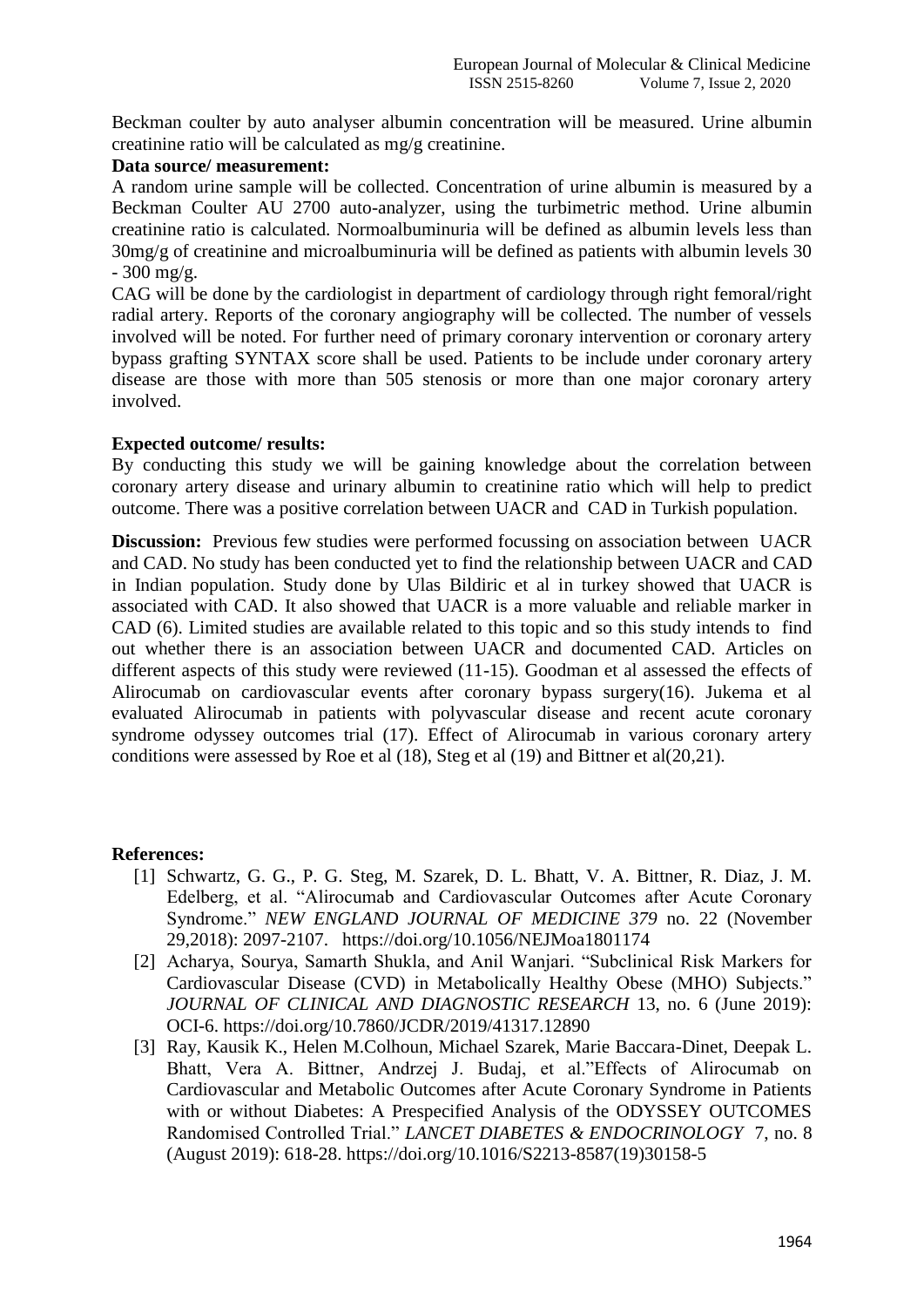- [4] Sara Klinepter Bartz, Maria C.Caldas, Anca Tomsa, Ramkumar Krishnamurthy, Fida Bacha (2015) Urine Albumin to Creatinine Ratio: A Marker of Early Endothelial Dysfunction in Youth. The Journal of Clinical Endocrinology and Metabloism.
- [5] Pravin Kumar Jha, Tony Ete, Ami Malviya, Chandra Kumar Das, Swapan kumar Saha, Dhanjit Nath, Manish Kapoor, Animesh Mishra (2017): Microalbuminuria: Correlation With Prevalence and Severity f Coronary Artery Disease in Non-Diabetics. J Clin Med Res
- [6] Ulas Bildirici, Ertan Ural1, Teoman Kılıc 1 Fatih Aygun, Eser Acar, Mustafa Cekmen, Dilek Ural (2010): Association between documented coronary artery disease and urinary albumin, albumin to creatinine ratio . Med Sci Monit
- [7] Acharya, Sourya, and Samarth Shukla. "Metabolic Healthy Obesity-A Paradoxical Fallacy?" *JOURNAL OF CLINICAL AND DIAGNOSTIC RESEARCH* 12, no. 10 (October 2018): OE7–10.
- [8] Bhagawati J, Kumar S, Agrawal AK, Acharya S, Wanjari AK, Kamble TK. Impact of different stages of chronic kidney disease on the severity of Willis–Ekbom disease. J Family Med Prim Care 2019;8:432-
- [9] Kumar S, Joshi R, Joge V. Do clinical symptoms and signs predict reduced renal function among hospitalized adults?. Ann Med Health Sci Res 2013;3:492-7
- [10]Bhagawati J, Kumar S, Agrawal AK, Acharya S, Wanjari AK, Kamble TK. Impact of different stages of chronic kidney disease on the severity of Willis–Ekbom disease. J Family Med Prim Care 2019;8:432-6.
- [11]Varyani, U.T., N.M. Shah, P.R. Shah, V.B. Kute, M.R. Balwani, and H.L. Trivedi. "C1q Nephropathy in a Patient of Neurofibromatosis Type 1: A Rare Case Report." *Indian Journal of Nephrology* 29, no. 2 (2019): 125–27. https://doi.org/10.4103/ijn.IJN\_353\_17.
- [12]Regmi PR, van Teijlingen E, Mahato P, Aryal N, Jadhav N, Simkhada P, et al. The health of Nepali migrants in India: A qualitative study of lifestyles and risks. Int J Environ Res Public Health 2019;16(19).
- [13]Gaidhane A, Sinha A, Khatib M, Simkhada P, Behere P, Saxena D, et al. A systematic review on effect of electronic media on diet, exercise, and sexual activity among adolescents. Indian J Community Med 2018;43(5):S56-S65.
- [14]Choudhari, M.S., M.I. Sonkusale, and R.A. Deshpande. "Sudden Cardiac Arrest on 5 Th Day after Coronary Artery Bypass Graft Surgery: Diagnostic Dilemma." *Annals of Cardiac Anaesthesia* 21, no. 3 (2018): 341–42. https://doi.org/10.4103/aca.ACA-214- 17.
- [15]Papalkar, P., S. Kumar, S. Agrawal, N. Raisinghani, G. Marfani, and A. Mishra. "Heterotaxy Syndrome Presenting as Severe Pulmonary Artery Hypertension in a Young Old Female: Case Report." *Journal of Gerontology and Geriatrics* 66, no. 2 (2018): 59–61.
- [16]Hassan, M. R., & Kamrujjaman, M. (2019). A Cross Sectional Study of Spinal Cord Injury-Induced Musculoskeletal Pain. *Journal of Current Medical Research and Opinion*, *2*(12), 367-371. https://doi.org/10.15520/jcmro.v2i12.234
- [17]Goodman, Shaun G., Philip E. Aylward, Michael Szarek, Vakhtang Chumburidze, Deepak L. Bhatt, Vera A. Bittner, Rafael Diaz, et al. "Effects of Alirocumab on Cardiovascular Events After Coronary Bypass Surgery." *JOURNAL OF THE AMERICAN COLLEGE OF CARDIOLOGY* 74, no. 9 (September 3, 2019): 1177–86. https://doi.org/10.1016/j.jacc.2019.07.015.
- [18]Jukema, J. Wouter, Michael Szarek, Laurien E. Zijlstra, H. Asita de Silva, Deepak L. Bhatt, Vera A. Bittner, Rafael Diaz, et al. "Alirocumab in Patients With Polyvascular Disease and Recent Acute Coronary Syndrome ODYSSEY OUTCOMES Trial."